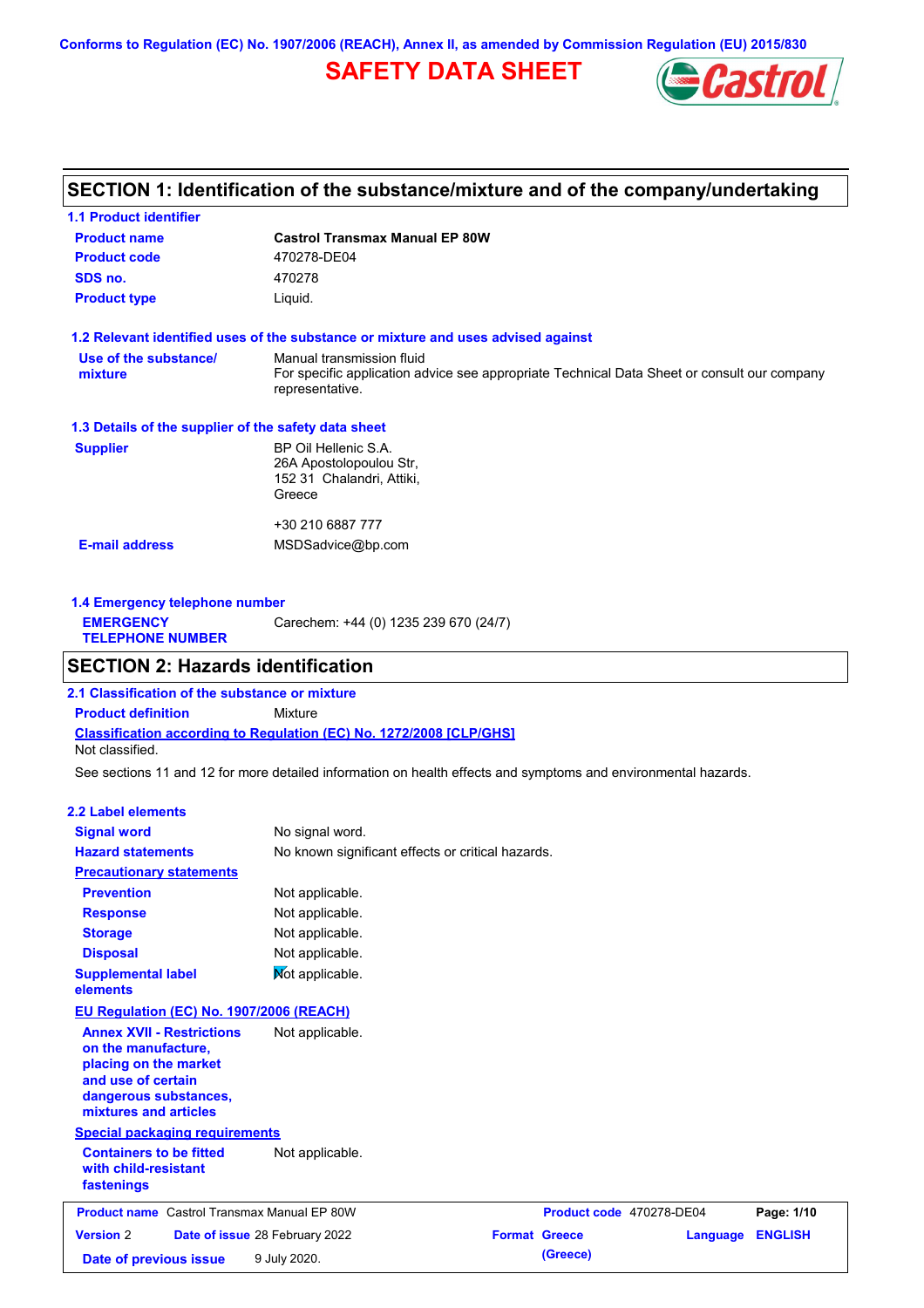## **SECTION 2: Hazards identification**

| <b>Tactile warning of danger</b>                                                                                         | Not applicable.                                                                                               |
|--------------------------------------------------------------------------------------------------------------------------|---------------------------------------------------------------------------------------------------------------|
| 2.3 Other hazards                                                                                                        |                                                                                                               |
| <b>Results of PBT and vPvB</b><br>assessment                                                                             | Product does not meet the criteria for PBT or vPvB according to Regulation (EC) No. 1907/2006.<br>Annex XIII. |
| <b>Product meets the criteria</b><br>for PBT or vPvB according<br>to Regulation (EC) No.<br><b>1907/2006, Annex XIII</b> | This mixture does not contain any substances that are assessed to be a PBT or a vPvB.                         |
| Other hazards which do<br>not result in classification                                                                   | Defatting to the skin.                                                                                        |

### **SECTION 3: Composition/information on ingredients**

**3.2 Mixtures**

**Product definition**

#### Mixture

Highly refined base oil (IP 346 DMSO extract < 3%). Proprietary performance additives.

| <b>Product/ingredient</b><br>name                         | <b>Identifiers</b>                                                                     | %   | <b>Regulation (EC) No.</b><br><b>1272/2008 [CLP]</b> | <b>Type</b> |
|-----------------------------------------------------------|----------------------------------------------------------------------------------------|-----|------------------------------------------------------|-------------|
| Distillates (petroleum), hydrotreated<br>heavy paraffinic | REACH #: 01-2119484627-25<br>EC: $265-157-1$<br>CAS: 64742-54-7<br>Index: 649-467-00-8 | ≥90 | Not classified.                                      | $[2]$       |

**Type** 

[1] Substance classified with a health or environmental hazard

[2] Substance with a workplace exposure limit

[3] Substance meets the criteria for PBT according to Regulation (EC) No. 1907/2006, Annex XIII

[4] Substance meets the criteria for vPvB according to Regulation (EC) No. 1907/2006, Annex XIII

[5] Substance of equivalent concern

[6] Additional disclosure due to company policy

Occupational exposure limits, if available, are listed in Section 8.

### **SECTION 4: First aid measures**

#### **4.1 Description of first aid measures**

| <b>Eye contact</b>                | In case of contact, immediately flush eyes with plenty of water for at least 15 minutes. Eyelids<br>should be held away from the eyeball to ensure thorough rinsing. Check for and remove any<br>contact lenses. Get medical attention. |
|-----------------------------------|-----------------------------------------------------------------------------------------------------------------------------------------------------------------------------------------------------------------------------------------|
| <b>Skin contact</b>               | Wash skin thoroughly with soap and water or use recognised skin cleanser. Remove<br>contaminated clothing and shoes. Wash clothing before reuse. Clean shoes thoroughly before<br>reuse. Get medical attention if irritation develops.  |
| <b>Inhalation</b>                 | If inhaled, remove to fresh air. Get medical attention if symptoms occur.                                                                                                                                                               |
| <b>Ingestion</b>                  | Do not induce vomiting unless directed to do so by medical personnel. Get medical attention if<br>symptoms occur.                                                                                                                       |
| <b>Protection of first-aiders</b> | No action shall be taken involving any personal risk or without suitable training.                                                                                                                                                      |

#### **4.2 Most important symptoms and effects, both acute and delayed**

See Section 11 for more detailed information on health effects and symptoms.

| <b>Potential acute health effects</b> |                                                                                            |                                                                                             |              |
|---------------------------------------|--------------------------------------------------------------------------------------------|---------------------------------------------------------------------------------------------|--------------|
| <b>Inhalation</b>                     | pressure.                                                                                  | Vapour inhalation under ambient conditions is not normally a problem due to low vapour      |              |
| <b>Ingestion</b>                      | No known significant effects or critical hazards.                                          |                                                                                             |              |
| <b>Skin contact</b>                   | Defatting to the skin. May cause skin dryness and irritation.                              |                                                                                             |              |
| Eye contact                           | No known significant effects or critical hazards.                                          |                                                                                             |              |
|                                       | Delayed and immediate effects as well as chronic effects from short and long-term exposure |                                                                                             |              |
| <b>Inhalation</b>                     | respiratory tract.                                                                         | Overexposure to the inhalation of airborne droplets or aerosols may cause irritation of the |              |
| <b>Ingestion</b>                      | Ingestion of large quantities may cause nausea and diarrhoea.                              |                                                                                             |              |
| <b>Skin contact</b>                   | Prolonged or repeated contact can defat the skin and lead to irritation and/or dermatitis. |                                                                                             |              |
| Eye contact                           |                                                                                            | Potential risk of transient stinging or redness if accidental eye contact occurs.           |              |
|                                       | <b>Product name</b> Castrol Transmax Manual EP 80W                                         | <b>Product code</b> 470278-DE04                                                             | Page: $2/10$ |

|                        | <b>Product name</b> Castrol Transmax Manual EP 80W | Product code 470278-DE04 |                  | Page: 2/10 |
|------------------------|----------------------------------------------------|--------------------------|------------------|------------|
| <b>Version 2</b>       | <b>Date of issue 28 February 2022</b>              | <b>Format Greece</b>     | Language ENGLISH |            |
| Date of previous issue | 9 July 2020.                                       | (Greece)                 |                  |            |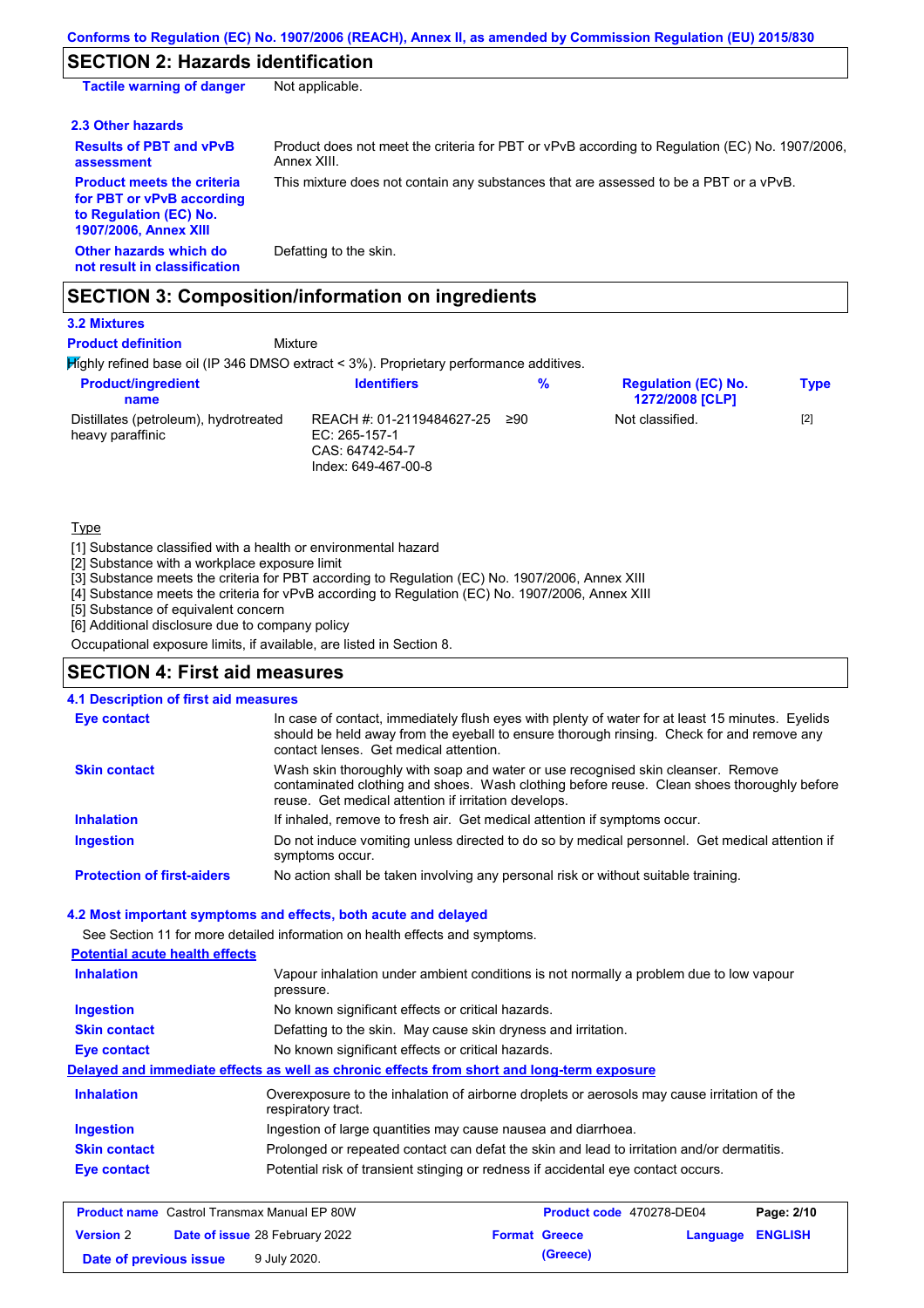### **SECTION 4: First aid measures**

**4.3 Indication of any immediate medical attention and special treatment needed**

**Notes to physician** Treatment should in general be symptomatic and directed to relieving any effects.

## **SECTION 5: Firefighting measures**

| 5.1 Extinguishing media                                   |                                                                                                                                                                                                                                                                                                                                                                   |  |  |
|-----------------------------------------------------------|-------------------------------------------------------------------------------------------------------------------------------------------------------------------------------------------------------------------------------------------------------------------------------------------------------------------------------------------------------------------|--|--|
| <b>Suitable extinguishing</b><br>media                    | In case of fire, use foam, dry chemical or carbon dioxide extinguisher or spray.                                                                                                                                                                                                                                                                                  |  |  |
| <b>Unsuitable extinguishing</b><br>media                  | Do not use water jet. The use of a water jet may cause the fire to spread by splashing the<br>burning product.                                                                                                                                                                                                                                                    |  |  |
| 5.2 Special hazards arising from the substance or mixture |                                                                                                                                                                                                                                                                                                                                                                   |  |  |
| <b>Hazards from the</b><br>substance or mixture           | In a fire or if heated, a pressure increase will occur and the container may burst.                                                                                                                                                                                                                                                                               |  |  |
| <b>Hazardous combustion</b><br>products                   | Combustion products may include the following:<br>carbon oxides (CO, CO <sub>2</sub> ) (carbon monoxide, carbon dioxide)<br>sulphur oxides (SO, SO <sub>2</sub> , etc.)                                                                                                                                                                                           |  |  |
| 5.3 Advice for firefighters                               |                                                                                                                                                                                                                                                                                                                                                                   |  |  |
| <b>Special precautions for</b><br>fire-fighters           | No action shall be taken involving any personal risk or without suitable training. Promptly<br>isolate the scene by removing all persons from the vicinity of the incident if there is a fire.                                                                                                                                                                    |  |  |
| <b>Special protective</b><br>equipment for fire-fighters  | Fire-fighters should wear appropriate protective equipment and self-contained breathing<br>apparatus (SCBA) with a full face-piece operated in positive pressure mode. Clothing for fire-<br>fighters (including helmets, protective boots and gloves) conforming to European standard EN<br>469 will provide a basic level of protection for chemical incidents. |  |  |

## **SECTION 6: Accidental release measures**

| 6.1 Personal precautions, protective equipment and emergency procedures                                                                                                                                                                                                                                                                                                                        |
|------------------------------------------------------------------------------------------------------------------------------------------------------------------------------------------------------------------------------------------------------------------------------------------------------------------------------------------------------------------------------------------------|
| No action shall be taken involving any personal risk or without suitable training. Evacuate<br>surrounding areas. Keep unnecessary and unprotected personnel from entering. Do not touch<br>or walk through spilt material. Floors may be slippery; use care to avoid falling. Put on<br>appropriate personal protective equipment.                                                            |
| If specialised clothing is required to deal with the spillage, take note of any information in<br>Section 8 on suitable and unsuitable materials. See also the information in "For non-<br>emergency personnel".                                                                                                                                                                               |
| Avoid dispersal of spilt material and runoff and contact with soil, waterways, drains and sewers.<br>Inform the relevant authorities if the product has caused environmental pollution (sewers,<br>waterways, soil or air).                                                                                                                                                                    |
| 6.3 Methods and material for containment and cleaning up                                                                                                                                                                                                                                                                                                                                       |
| Stop leak if without risk. Move containers from spill area. Absorb with an inert material and<br>place in an appropriate waste disposal container. Dispose of via a licensed waste disposal<br>contractor.                                                                                                                                                                                     |
| Stop leak if without risk. Move containers from spill area. Prevent entry into sewers, water<br>courses, basements or confined areas. Contain and collect spillage with non-combustible,<br>absorbent material e.g. sand, earth, vermiculite or diatomaceous earth and place in container<br>for disposal according to local regulations. Dispose of via a licensed waste disposal contractor. |
| See Section 1 for emergency contact information.<br>See Section 5 for firefighting measures.<br>See Section 8 for information on appropriate personal protective equipment.<br>See Section 12 for environmental precautions.<br>See Section 13 for additional waste treatment information.                                                                                                     |
|                                                                                                                                                                                                                                                                                                                                                                                                |

### **SECTION 7: Handling and storage**

### **7.1 Precautions for safe handling**

| <b>Protective measures</b>                       | Put on appropriate personal protective equipment.                                                                                                                                                                                                                                                                |
|--------------------------------------------------|------------------------------------------------------------------------------------------------------------------------------------------------------------------------------------------------------------------------------------------------------------------------------------------------------------------|
| <b>Advice on general</b><br>occupational hygiene | Eating, drinking and smoking should be prohibited in areas where this material is handled,<br>stored and processed. Wash thoroughly after handling. Remove contaminated clothing and<br>protective equipment before entering eating areas. See also Section 8 for additional<br>information on hygiene measures. |

| <b>Product name</b> Castrol Transmax Manual EP 80W        |  |                      | <b>Product code</b> 470278-DE04 | Page: 3/10 |  |
|-----------------------------------------------------------|--|----------------------|---------------------------------|------------|--|
| <b>Date of issue 28 February 2022</b><br><b>Version 2</b> |  | <b>Format Greece</b> | Language ENGLISH                |            |  |
| Date of previous issue                                    |  | 9 July 2020.         | (Greece)                        |            |  |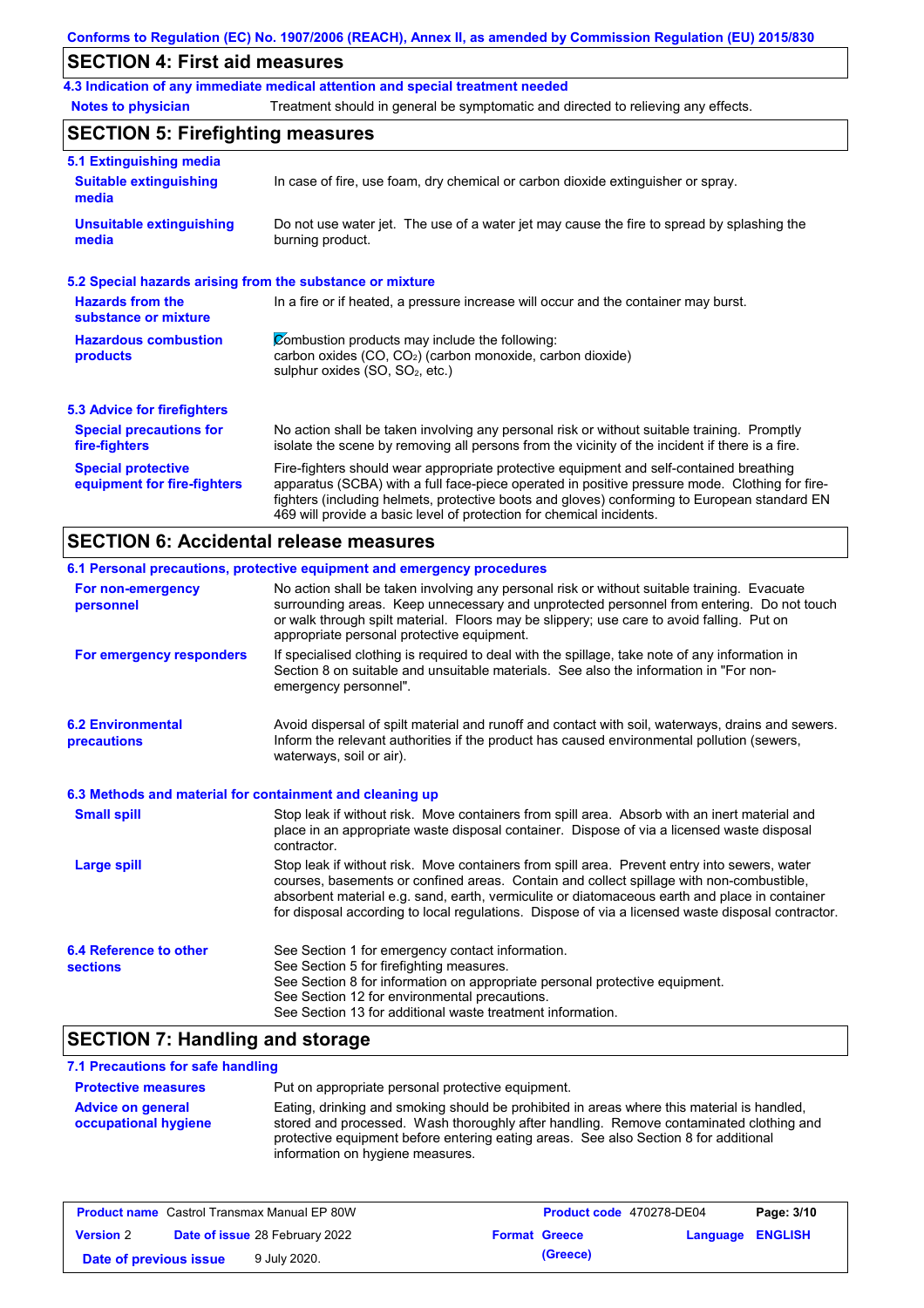### **SECTION 7: Handling and storage**

| SECTION 7: Handling and storage                                               |                                                                                                                                                                                                                                                                                                                                                                                                                                                                                                                                                                                                                                                                                                                                                                                                                                                                                                                                                                                                                            |
|-------------------------------------------------------------------------------|----------------------------------------------------------------------------------------------------------------------------------------------------------------------------------------------------------------------------------------------------------------------------------------------------------------------------------------------------------------------------------------------------------------------------------------------------------------------------------------------------------------------------------------------------------------------------------------------------------------------------------------------------------------------------------------------------------------------------------------------------------------------------------------------------------------------------------------------------------------------------------------------------------------------------------------------------------------------------------------------------------------------------|
| <b>7.2 Conditions for safe</b><br>storage, including any<br>incompatibilities | Store in accordance with local regulations. Store in a dry, cool and well-ventilated area, away<br>from incompatible materials (see Section 10). Keep away from heat and direct sunlight. Keep<br>container tightly closed and sealed until ready for use. Containers that have been opened must<br>be carefully resealed and kept upright to prevent leakage. Store and use only in equipment/<br>containers designed for use with this product. Do not store in unlabelled containers.                                                                                                                                                                                                                                                                                                                                                                                                                                                                                                                                   |
| <b>Not suitable</b>                                                           | Prolonged exposure to elevated temperature                                                                                                                                                                                                                                                                                                                                                                                                                                                                                                                                                                                                                                                                                                                                                                                                                                                                                                                                                                                 |
| 7.3 Specific end use(s)                                                       |                                                                                                                                                                                                                                                                                                                                                                                                                                                                                                                                                                                                                                                                                                                                                                                                                                                                                                                                                                                                                            |
| <b>Recommendations</b>                                                        | See section 1.2 and Exposure scenarios in annex, if applicable.                                                                                                                                                                                                                                                                                                                                                                                                                                                                                                                                                                                                                                                                                                                                                                                                                                                                                                                                                            |
|                                                                               | <b>SECTION 8: Exposure controls/personal protection</b>                                                                                                                                                                                                                                                                                                                                                                                                                                                                                                                                                                                                                                                                                                                                                                                                                                                                                                                                                                    |
| <b>8.1 Control parameters</b>                                                 |                                                                                                                                                                                                                                                                                                                                                                                                                                                                                                                                                                                                                                                                                                                                                                                                                                                                                                                                                                                                                            |
| <b>Occupational exposure limits</b>                                           |                                                                                                                                                                                                                                                                                                                                                                                                                                                                                                                                                                                                                                                                                                                                                                                                                                                                                                                                                                                                                            |
| <b>Product/ingredient name</b>                                                | <b>Exposure limit values</b>                                                                                                                                                                                                                                                                                                                                                                                                                                                                                                                                                                                                                                                                                                                                                                                                                                                                                                                                                                                               |
|                                                                               | Distillates (petroleum), hydrotreated heavy paraffinic Ministry of Labour and Social Affairs (Greece).<br>TWA: 5 mg/m <sup>3</sup> 8 hours. Issued/Revised: 5/1999 Form: mist                                                                                                                                                                                                                                                                                                                                                                                                                                                                                                                                                                                                                                                                                                                                                                                                                                              |
| guidance only.                                                                | Whilst specific OELs for certain components may be shown in this section, other components may be present in any mist,<br>vapour or dust produced. Therefore, the specific OELs may not be applicable to the product as a whole and are provided for                                                                                                                                                                                                                                                                                                                                                                                                                                                                                                                                                                                                                                                                                                                                                                       |
| <b>Recommended monitoring</b><br>procedures                                   | If this product contains ingredients with exposure limits, personal, workplace atmosphere or<br>biological monitoring may be required to determine the effectiveness of the ventilation or other<br>control measures and/or the necessity to use respiratory protective equipment. Reference<br>should be made to monitoring standards, such as the following: European Standard EN 689<br>(Workplace atmospheres - Guidance for the assessment of exposure by inhalation to chemical<br>agents for comparison with limit values and measurement strategy) European Standard EN<br>14042 (Workplace atmospheres - Guide for the application and use of procedures for the<br>assessment of exposure to chemical and biological agents) European Standard EN 482<br>(Workplace atmospheres - General requirements for the performance of procedures for the<br>measurement of chemical agents) Reference to national guidance documents for methods for<br>the determination of hazardous substances will also be required. |
| <b>Derived No Effect Level</b><br>No DNELs/DMELs available.                   |                                                                                                                                                                                                                                                                                                                                                                                                                                                                                                                                                                                                                                                                                                                                                                                                                                                                                                                                                                                                                            |
| <b>Predicted No Effect Concentration</b><br>No PNECs available                |                                                                                                                                                                                                                                                                                                                                                                                                                                                                                                                                                                                                                                                                                                                                                                                                                                                                                                                                                                                                                            |
| <b>8.2 Exposure controls</b>                                                  |                                                                                                                                                                                                                                                                                                                                                                                                                                                                                                                                                                                                                                                                                                                                                                                                                                                                                                                                                                                                                            |
| <b>Appropriate engineering</b><br>controls                                    | Provide exhaust ventilation or other engineering controls to keep the relevant airborne<br>concentrations below their respective occupational exposure limits.<br>All activities involving chemicals should be assessed for their risks to health, to ensure<br>exposures are adequately controlled. Personal protective equipment should only be considered<br>after other forms of control measures (e.g. engineering controls) have been suitably evaluated.<br>Personal protective equipment should conform to appropriate standards, be suitable for use, be<br>kept in good condition and properly maintained.<br>Your supplier of personal protective equipment should be consulted for advice on selection and<br>appropriate standards. For further information contact your national organisation for standards.<br>The final choice of protective equipment will depend upon a risk assessment. It is important to<br>ensure that all items of personal protective equipment are compatible.                    |
| <b>Individual protection measures</b>                                         |                                                                                                                                                                                                                                                                                                                                                                                                                                                                                                                                                                                                                                                                                                                                                                                                                                                                                                                                                                                                                            |
| <b>Hygiene measures</b>                                                       | Wash hands, forearms and face thoroughly after handling chemical products, before eating,<br>smoking and using the lavatory and at the end of the working period. Ensure that eyewash<br>stations and safety showers are close to the workstation location.                                                                                                                                                                                                                                                                                                                                                                                                                                                                                                                                                                                                                                                                                                                                                                |
| <b>Respiratory protection</b>                                                 | In case of insufficient ventilation, wear suitable respiratory equipment.<br>The correct choice of respiratory protection depends upon the chemicals being handled, the<br>conditions of work and use, and the condition of the respiratory equipment. Safety procedures<br>should be developed for each intended application. Respiratory protection equipment should<br>therefore be chosen in consultation with the supplier/manufacturer and with a full assessment                                                                                                                                                                                                                                                                                                                                                                                                                                                                                                                                                    |
|                                                                               | of the working conditions.                                                                                                                                                                                                                                                                                                                                                                                                                                                                                                                                                                                                                                                                                                                                                                                                                                                                                                                                                                                                 |
| <b>Eye/face protection</b>                                                    | Safety glasses with side shields.                                                                                                                                                                                                                                                                                                                                                                                                                                                                                                                                                                                                                                                                                                                                                                                                                                                                                                                                                                                          |

| <b>Product name</b> Castrol Transmax Manual EP 80W |  |                                       | Product code 470278-DE04 | Page: 4/10           |                         |  |
|----------------------------------------------------|--|---------------------------------------|--------------------------|----------------------|-------------------------|--|
| <b>Version 2</b>                                   |  | <b>Date of issue 28 February 2022</b> |                          | <b>Format Greece</b> | <b>Language ENGLISH</b> |  |
| Date of previous issue                             |  | 9 July 2020.                          |                          | (Greece)             |                         |  |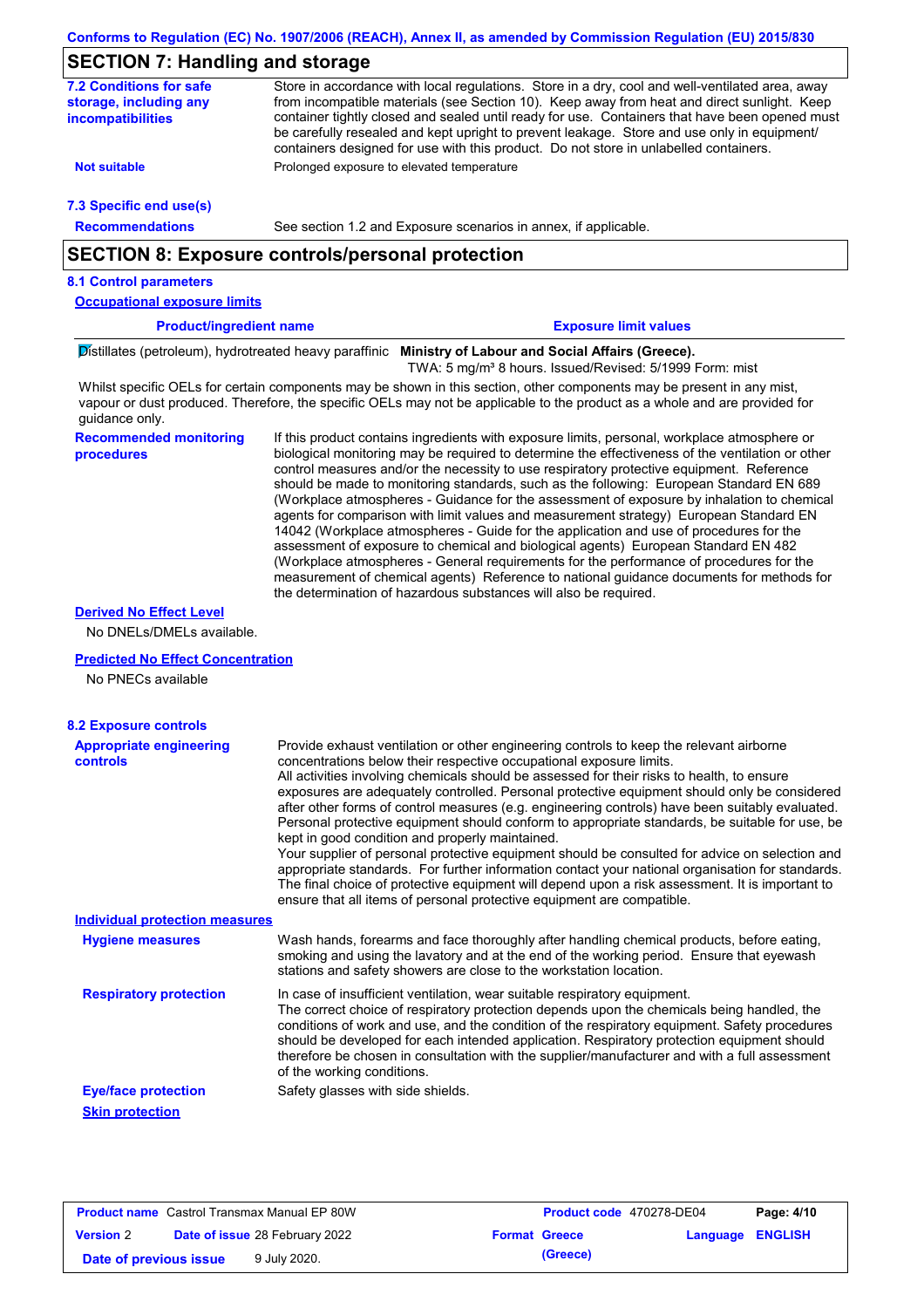#### **SECTION 8: Exposure controls/personal protection**

**Hand protection** 

|  | <b>General Information:</b> |
|--|-----------------------------|
|--|-----------------------------|

Because specific work environments and material handling practices vary, safety procedures should be developed for each intended application. The correct choice of protective gloves depends upon the chemicals being handled, and the conditions of work and use. Most gloves provide protection for only a limited time before they must be discarded and replaced (even the best chemically resistant gloves will break down after repeated chemical exposures).

Gloves should be chosen in consultation with the supplier / manufacturer and taking account of a full assessment of the working conditions.

Recommended: Nitrile gloves. **Breakthrough time:**

Breakthrough time data are generated by glove manufacturers under laboratory test conditions and represent how long a glove can be expected to provide effective permeation resistance. It is important when following breakthrough time recommendations that actual workplace conditions are taken into account. Always consult with your glove supplier for up-to-date technical information on breakthrough times for the recommended glove type. Our recommendations on the selection of gloves are as follows:

Continuous contact:

Gloves with a minimum breakthrough time of 240 minutes, or >480 minutes if suitable gloves can be obtained.

If suitable gloves are not available to offer that level of protection, gloves with shorter breakthrough times may be acceptable as long as appropriate glove maintenance and replacement regimes are determined and adhered to.

Short-term / splash protection:

Recommended breakthrough times as above.

It is recognised that for short-term, transient exposures, gloves with shorter breakthrough times may commonly be used. Therefore, appropriate maintenance and replacement regimes must be determined and rigorously followed.

#### **Glove Thickness:**

For general applications, we recommend gloves with a thickness typically greater than 0.35 mm.

It should be emphasised that glove thickness is not necessarily a good predictor of glove resistance to a specific chemical, as the permeation efficiency of the glove will be dependent on the exact composition of the glove material. Therefore, glove selection should also be based on consideration of the task requirements and knowledge of breakthrough times. Glove thickness may also vary depending on the glove manufacturer, the glove type and the glove model. Therefore, the manufacturers' technical data should always be taken into account to ensure selection of the most appropriate glove for the task.

Note: Depending on the activity being conducted, gloves of varying thickness may be required for specific tasks. For example:

 • Thinner gloves (down to 0.1 mm or less) may be required where a high degree of manual dexterity is needed. However, these gloves are only likely to give short duration protection and would normally be just for single use applications, then disposed of.

 • Thicker gloves (up to 3 mm or more) may be required where there is a mechanical (as well as a chemical) risk i.e. where there is abrasion or puncture potential.

**Skin and body**

Use of protective clothing is good industrial practice.

Personal protective equipment for the body should be selected based on the task being performed and the risks involved and should be approved by a specialist before handling this product.

Cotton or polyester/cotton overalls will only provide protection against light superficial contamination that will not soak through to the skin. Overalls should be laundered on a regular basis. When the risk of skin exposure is high (e.g. when cleaning up spillages or if there is a risk of splashing) then chemical resistant aprons and/or impervious chemical suits and boots will be required.

| <b>Product name</b> Castrol Transmax Manual EP 80W        |  |              | Product code 470278-DE04 | Page: 5/10              |  |  |
|-----------------------------------------------------------|--|--------------|--------------------------|-------------------------|--|--|
| <b>Date of issue 28 February 2022</b><br><b>Version 2</b> |  |              | <b>Format Greece</b>     | <b>Language ENGLISH</b> |  |  |
| Date of previous issue                                    |  | 9 July 2020. |                          | (Greece)                |  |  |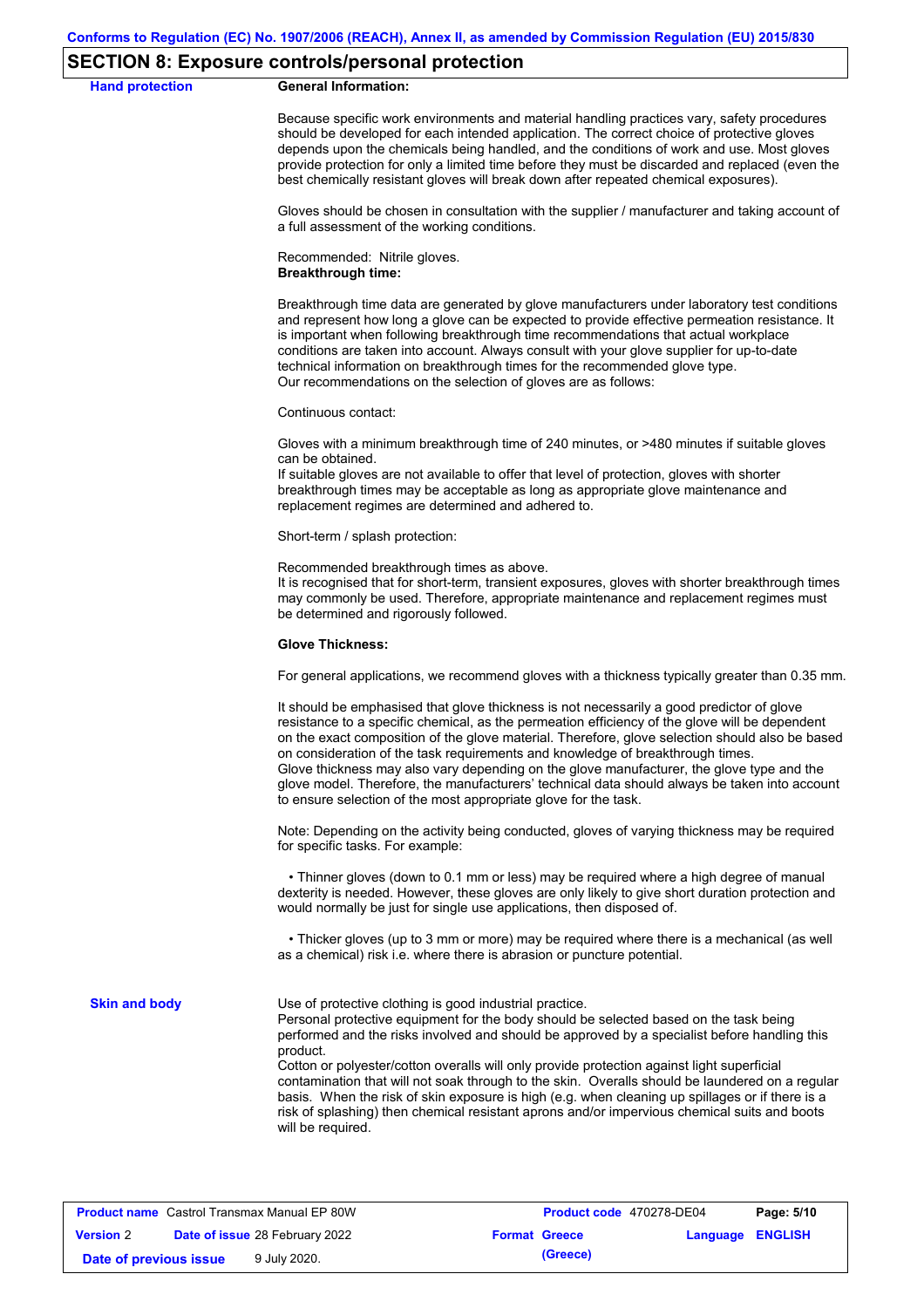## **SECTION 8: Exposure controls/personal protection**

| <b>Refer to standards:</b>                | Respiratory protection: EN 529                                                                                                                                                                                                                                                                                                |
|-------------------------------------------|-------------------------------------------------------------------------------------------------------------------------------------------------------------------------------------------------------------------------------------------------------------------------------------------------------------------------------|
|                                           | Gloves: EN 420, EN 374                                                                                                                                                                                                                                                                                                        |
|                                           | Eye protection: EN 166                                                                                                                                                                                                                                                                                                        |
|                                           | Filtering half-mask: EN 149                                                                                                                                                                                                                                                                                                   |
|                                           | Filtering half-mask with valve: EN 405                                                                                                                                                                                                                                                                                        |
|                                           | Half-mask: EN 140 plus filter                                                                                                                                                                                                                                                                                                 |
|                                           | Full-face mask: EN 136 plus filter                                                                                                                                                                                                                                                                                            |
|                                           | Particulate filters: FN 143                                                                                                                                                                                                                                                                                                   |
|                                           | Gas/combined filters: EN 14387                                                                                                                                                                                                                                                                                                |
| <b>Environmental exposure</b><br>controls | Emissions from ventilation or work process equipment should be checked to ensure they<br>comply with the requirements of environmental protection legislation. In some cases, fume<br>scrubbers, filters or engineering modifications to the process equipment will be necessary to<br>reduce emissions to acceptable levels. |

# **SECTION 9: Physical and chemical properties**

The conditions of measurement of all properties are at standard temperature and pressure unless otherwise indicated.

#### **9.1 Information on basic physical and chemical properties**

| <b>Appearance</b>                                      |                                       |
|--------------------------------------------------------|---------------------------------------|
| <b>Physical state</b>                                  | Liquid.                               |
| <b>Colour</b>                                          | Yellow. [Light]                       |
| <b>Odour</b>                                           | Not available.                        |
| <b>Odour threshold</b>                                 | Not available.                        |
| рH                                                     | Mot applicable.                       |
| <b>Melting point/freezing point</b>                    | Not available.                        |
| Initial boiling point and boiling<br>range             | Not available.                        |
| <b>Pour point</b>                                      | -39 $^{\circ}$ C                      |
| <b>Flash point</b>                                     | Open cup: >180°C (>356°F) [Cleveland] |
| <b>Evaporation rate</b>                                | Not available.                        |
| <b>Flammability (solid, gas)</b>                       | Not available.                        |
| <b>Upper/lower flammability or</b><br>explosive limits | Not available.                        |

#### **Vapour pressure**

#### Not available.

|                                                   |                                                                                                                                            |           | Vapour Pressure at 20°C |                    | Vapour pressure at 50°C |     |               |
|---------------------------------------------------|--------------------------------------------------------------------------------------------------------------------------------------------|-----------|-------------------------|--------------------|-------------------------|-----|---------------|
|                                                   | <b>Ingredient name</b>                                                                                                                     | mm Hg kPa |                         | <b>Method</b>      | m <sub>m</sub><br>Hg    | kPa | <b>Method</b> |
|                                                   | Distillates (petroleum),<br>hydrotreated heavy<br>paraffinic                                                                               | < 0.08    | < 0.011                 | <b>ASTM D 5191</b> |                         |     |               |
| <b>Vapour density</b>                             | Not available.                                                                                                                             |           |                         |                    |                         |     |               |
| <b>Relative density</b>                           | Not available.                                                                                                                             |           |                         |                    |                         |     |               |
| <b>Density</b>                                    | <1000 kg/m <sup>3</sup> (<1 g/cm <sup>3</sup> ) at 15 <sup>°</sup> C                                                                       |           |                         |                    |                         |     |               |
| <b>Solubility(ies)</b>                            | insoluble in water.                                                                                                                        |           |                         |                    |                         |     |               |
| <b>Partition coefficient: n-octanol/</b><br>water | Not applicable.                                                                                                                            |           |                         |                    |                         |     |               |
| <b>Auto-ignition temperature</b>                  | Not available.                                                                                                                             |           |                         |                    |                         |     |               |
| <b>Decomposition temperature</b>                  | Not available.                                                                                                                             |           |                         |                    |                         |     |               |
| <b>Viscosity</b>                                  | Kinematic: 77.33 mm <sup>2</sup> /s (77.33 cSt) at $40^{\circ}$ C<br>Kinematic: 9.5 to 10.5 mm <sup>2</sup> /s (9.5 to 10.5 cSt) at 100 °C |           |                         |                    |                         |     |               |
| <b>Explosive properties</b>                       | Not available.                                                                                                                             |           |                         |                    |                         |     |               |
| <b>Oxidising properties</b>                       | Not available.                                                                                                                             |           |                         |                    |                         |     |               |
| <b>Particle characteristics</b>                   |                                                                                                                                            |           |                         |                    |                         |     |               |
| <b>Median particle size</b>                       | Not applicable.                                                                                                                            |           |                         |                    |                         |     |               |
| 9.2 Other information                             |                                                                                                                                            |           |                         |                    |                         |     |               |
| No additional information.                        |                                                                                                                                            |           |                         |                    |                         |     |               |

| <b>Product name</b> Castrol Transmax Manual EP 80W        |  |              | Product code 470278-DE04 | Page: 6/10              |  |  |
|-----------------------------------------------------------|--|--------------|--------------------------|-------------------------|--|--|
| <b>Date of issue 28 February 2022</b><br><b>Version 2</b> |  |              | <b>Format Greece</b>     | <b>Language ENGLISH</b> |  |  |
| Date of previous issue                                    |  | 9 July 2020. |                          | (Greece)                |  |  |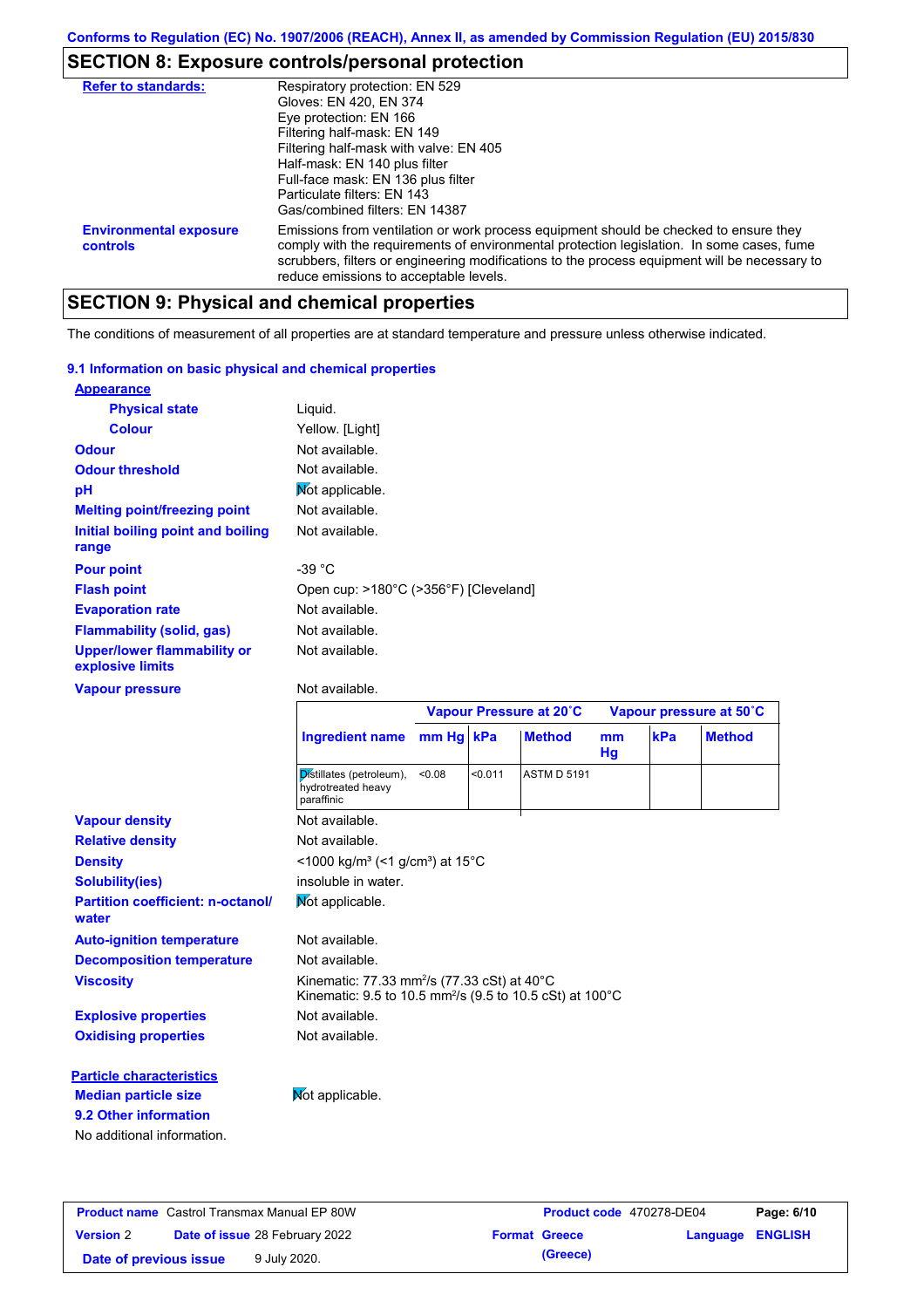|                                                 | <b>SECTION 10: Stability and reactivity</b>                                                                                                                             |  |  |  |
|-------------------------------------------------|-------------------------------------------------------------------------------------------------------------------------------------------------------------------------|--|--|--|
| <b>10.1 Reactivity</b>                          | No specific test data available for this product. Refer to Conditions to avoid and Incompatible<br>materials for additional information.                                |  |  |  |
| <b>10.2 Chemical stability</b>                  | The product is stable.                                                                                                                                                  |  |  |  |
| 10.3 Possibility of<br>hazardous reactions      | Under normal conditions of storage and use, hazardous reactions will not occur.<br>Under normal conditions of storage and use, hazardous polymerisation will not occur. |  |  |  |
| <b>10.4 Conditions to avoid</b>                 | Avoid all possible sources of ignition (spark or flame).                                                                                                                |  |  |  |
| <b>10.5 Incompatible materials</b>              | Reactive or incompatible with the following materials: oxidising materials.                                                                                             |  |  |  |
| <b>10.6 Hazardous</b><br>decomposition products | Under normal conditions of storage and use, hazardous decomposition products should not be<br>produced.                                                                 |  |  |  |

## **SECTION 11: Toxicological information**

| 11.1 Information on toxicological effects          |                                                                                                                             |
|----------------------------------------------------|-----------------------------------------------------------------------------------------------------------------------------|
| <b>Acute toxicity estimates</b>                    |                                                                                                                             |
| Not available.                                     |                                                                                                                             |
| <b>Information on likely</b><br>routes of exposure | Routes of entry anticipated: Dermal, Inhalation.                                                                            |
| <b>Potential acute health effects</b>              |                                                                                                                             |
| <b>Inhalation</b>                                  | Vapour inhalation under ambient conditions is not normally a problem due to low vapour<br>pressure.                         |
| <b>Ingestion</b>                                   | No known significant effects or critical hazards.                                                                           |
| <b>Skin contact</b>                                | Defatting to the skin. May cause skin dryness and irritation.                                                               |
| <b>Eye contact</b>                                 | No known significant effects or critical hazards.                                                                           |
|                                                    | Symptoms related to the physical, chemical and toxicological characteristics                                                |
| <b>Inhalation</b>                                  | May be harmful by inhalation if exposure to vapour, mists or fumes resulting from thermal<br>decomposition products occurs. |
| <b>Ingestion</b>                                   | No specific data.                                                                                                           |
| <b>Skin contact</b>                                | Adverse symptoms may include the following:<br>irritation<br>dryness<br>cracking                                            |
| <b>Eye contact</b>                                 | No specific data.                                                                                                           |
|                                                    | Delayed and immediate effects as well as chronic effects from short and long-term exposure                                  |
| <b>Inhalation</b>                                  | Overexposure to the inhalation of airborne droplets or aerosols may cause irritation of the<br>respiratory tract.           |
| <b>Ingestion</b>                                   | Ingestion of large quantities may cause nausea and diarrhoea.                                                               |
| <b>Skin contact</b>                                | Prolonged or repeated contact can defat the skin and lead to irritation and/or dermatitis.                                  |
| <b>Eye contact</b>                                 | Potential risk of transient stinging or redness if accidental eye contact occurs.                                           |
| <b>Potential chronic health effects</b>            |                                                                                                                             |
| <b>General</b>                                     | No known significant effects or critical hazards.                                                                           |
| <b>Carcinogenicity</b>                             | No known significant effects or critical hazards.                                                                           |
| <b>Mutagenicity</b>                                | No known significant effects or critical hazards.                                                                           |
| <b>Developmental effects</b>                       | No known significant effects or critical hazards.                                                                           |
| <b>Fertility effects</b>                           | No known significant effects or critical hazards.                                                                           |

### **SECTION 12: Ecological information**

**12.1 Toxicity**

**Environmental hazards** Not classified as dangerous

#### **12.2 Persistence and degradability**

Expected to be biodegradable.

#### **12.3 Bioaccumulative potential**

This product is not expected to bioaccumulate through food chains in the environment.

| <b>Product name</b> Castrol Transmax Manual EP 80W |  |                                       | Product code 470278-DE04 | Page: 7/10           |                  |  |
|----------------------------------------------------|--|---------------------------------------|--------------------------|----------------------|------------------|--|
| <b>Version 2</b>                                   |  | <b>Date of issue 28 February 2022</b> |                          | <b>Format Greece</b> | Language ENGLISH |  |
| Date of previous issue                             |  | 9 July 2020.                          |                          | (Greece)             |                  |  |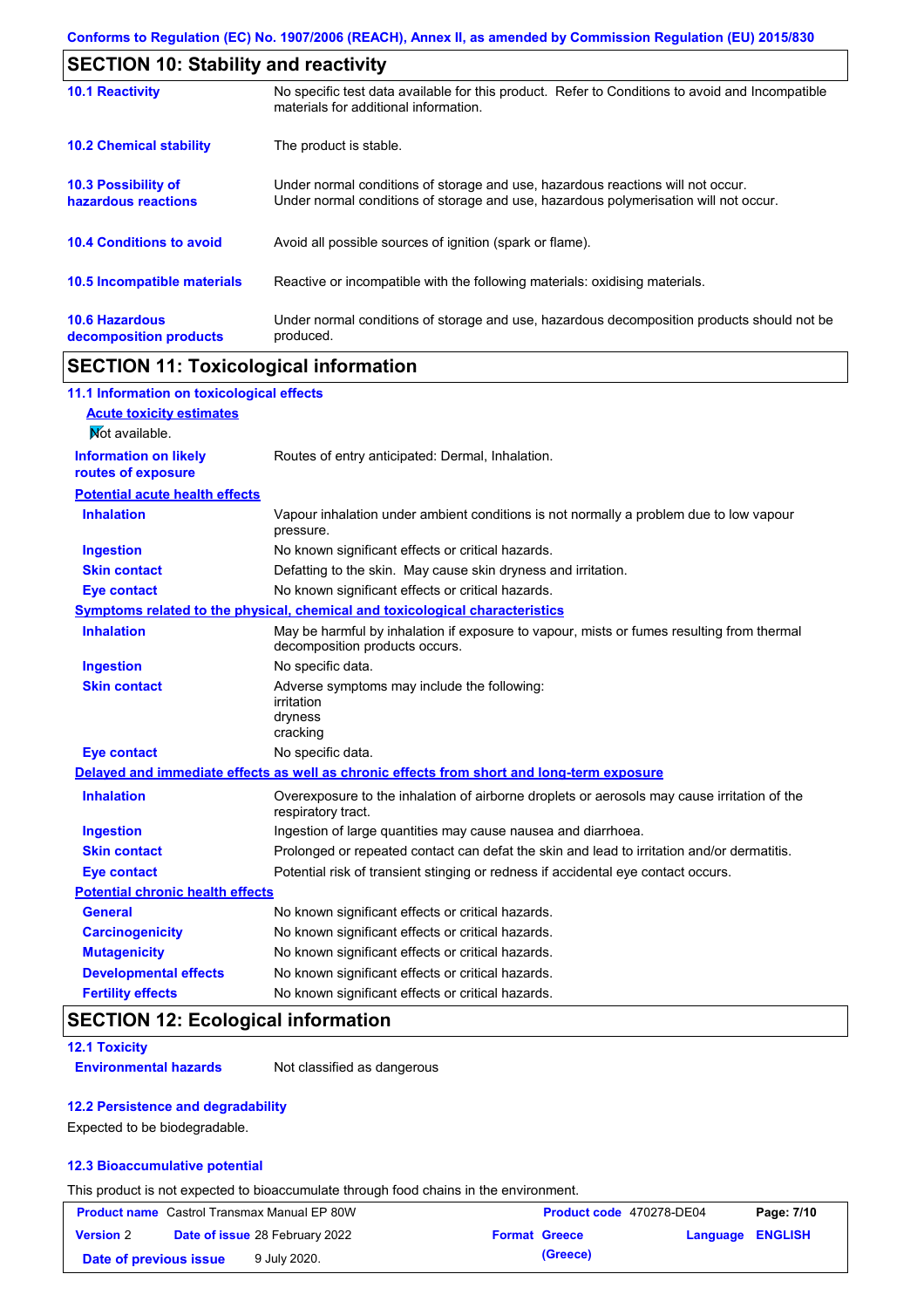### **SECTION 12: Ecological information**

| <b>Mobility</b>                                       | Spillages may penetrate the soil causing ground water contamination. |
|-------------------------------------------------------|----------------------------------------------------------------------|
| <b>Soil/water partition</b><br>coefficient $(K_{oc})$ | Not available.                                                       |
| <b>12.4 Mobility in soil</b>                          |                                                                      |

Product does not meet the criteria for PBT or vPvB according to Regulation (EC) No. 1907/2006, Annex XIII.

| 12.6 Other adverse effects                                                                                                                                                                                                                                                                                                                                                                                             |                                                                                                                           |  |  |  |
|------------------------------------------------------------------------------------------------------------------------------------------------------------------------------------------------------------------------------------------------------------------------------------------------------------------------------------------------------------------------------------------------------------------------|---------------------------------------------------------------------------------------------------------------------------|--|--|--|
| <b>Other ecological information</b>                                                                                                                                                                                                                                                                                                                                                                                    | Spills may form a film on water surfaces causing physical damage to organisms. Oxygen<br>transfer could also be impaired. |  |  |  |
| $\mathsf{A} \mathsf{F} \mathsf{A} \mathsf{F} \mathsf{I} \mathsf{A} \mathsf{I} \mathsf{A} \mathsf{I} \mathsf{B} \mathsf{I} \mathsf{I} \mathsf{I} \mathsf{I} \mathsf{I} \mathsf{I} \mathsf{I} \mathsf{I} \mathsf{I} \mathsf{I} \mathsf{I} \mathsf{I} \mathsf{I} \mathsf{I} \mathsf{I} \mathsf{I} \mathsf{I} \mathsf{I} \mathsf{I} \mathsf{I} \mathsf{I} \mathsf{I} \mathsf{I} \mathsf{I} \mathsf{I} \mathsf{I} \mathsf{$ |                                                                                                                           |  |  |  |

### **SECTION 13: Disposal considerations**

### **13.1 Waste treatment methods**

```
Product
```
**Methods of disposal**

Where possible, arrange for product to be recycled. Dispose of via an authorised person/ licensed waste disposal contractor in accordance with local regulations.

**Hazardous waste** Yes.

**European waste catalogue (EWC)**

| Waste code | <b>Waste designation</b>                                        |
|------------|-----------------------------------------------------------------|
| 13 02 05*  | mineral-based non-chlorinated engine, gear and lubricating oils |

However, deviation from the intended use and/or the presence of any potential contaminants may require an alternative waste disposal code to be assigned by the end user.

#### **Packaging**

| <b>Methods of disposal</b> | Where possible, arrange for product to be recycled. Dispose of via an authorised person/<br>licensed waste disposal contractor in accordance with local regulations.                                                                    |
|----------------------------|-----------------------------------------------------------------------------------------------------------------------------------------------------------------------------------------------------------------------------------------|
| <b>Special precautions</b> | This material and its container must be disposed of in a safe way. Empty containers or liners<br>may retain some product residues. Avoid dispersal of spilt material and runoff and contact with<br>soil, waterways, drains and sewers. |
| <b>References</b>          | Commission 2014/955/EU<br>Directive 2008/98/EC                                                                                                                                                                                          |

## **SECTION 14: Transport information**

|                                                | <b>ADR/RID</b> | <b>ADN</b>     | <b>IMDG</b>    | <b>IATA</b>    |
|------------------------------------------------|----------------|----------------|----------------|----------------|
| 14.1 UN number                                 | Not regulated. | Not regulated. | Not regulated. | Not regulated. |
| 14.2 UN proper<br>shipping name                |                |                |                |                |
| <b>14.3 Transport</b><br>hazard class(es)      |                |                |                |                |
| 14.4 Packing<br>group                          |                |                |                |                |
| 14.5<br><b>Environmental</b><br><b>hazards</b> | No.            | No.            | No.            | No.            |
| <b>Additional</b><br>information               |                |                |                |                |

**14.6 Special precautions for user** Not available.

| <b>14.7 Transport in bulk</b> |  |
|-------------------------------|--|
| according to IMO              |  |
| instruments                   |  |

Not available.

|                        | <b>Product name</b> Castrol Transmax Manual EP 80W | Product code 470278-DE04 |                         | Page: 8/10 |
|------------------------|----------------------------------------------------|--------------------------|-------------------------|------------|
| <b>Version</b> 2       | <b>Date of issue 28 February 2022</b>              | <b>Format Greece</b>     | <b>Language ENGLISH</b> |            |
| Date of previous issue | 9 July 2020.                                       | (Greece)                 |                         |            |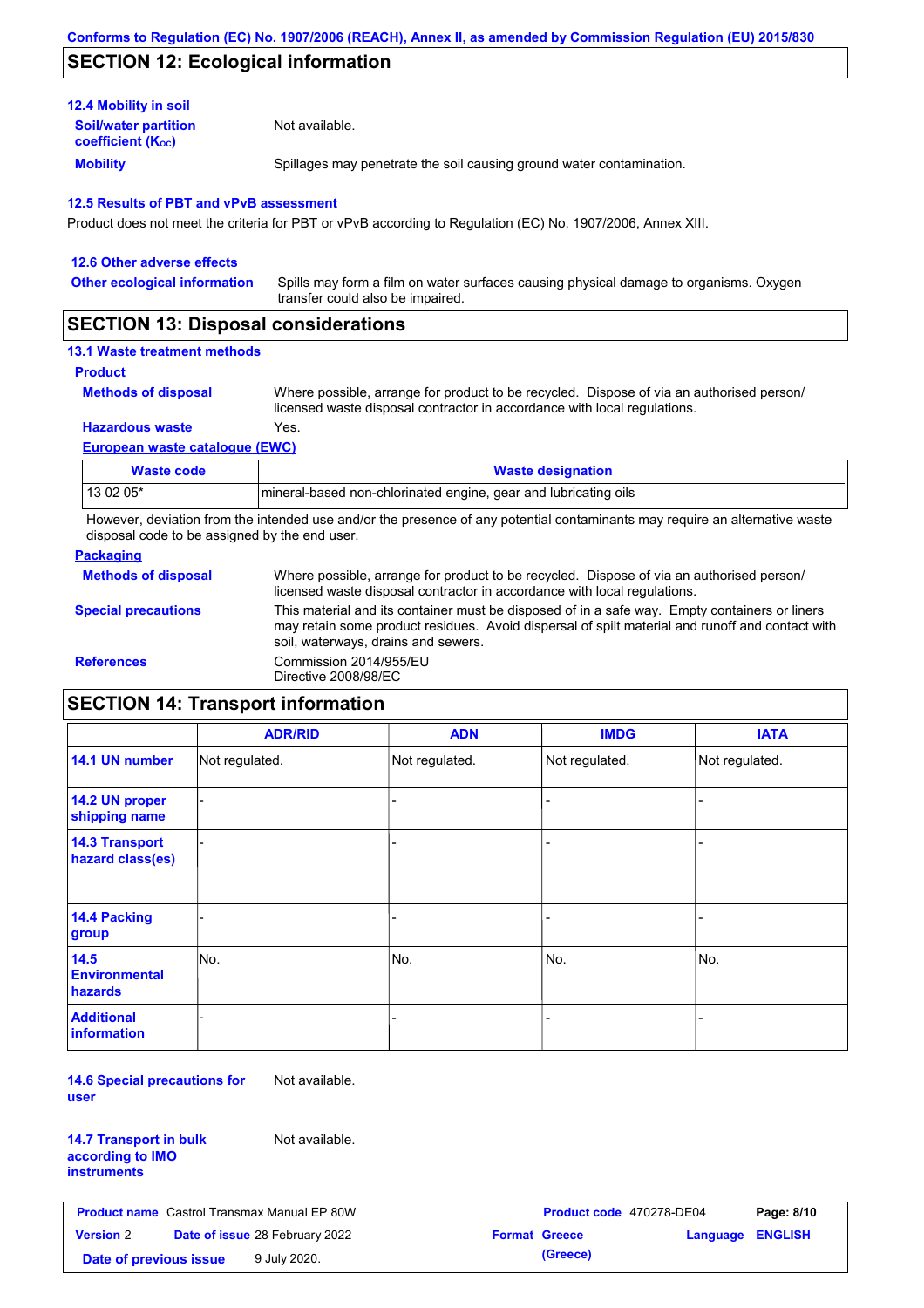## **SECTION 15: Regulatory information**

|                                                                                                                                                                                                                                        | 15.1 Safety, health and environmental regulations/legislation specific for the substance or mixture                            |  |  |  |  |
|----------------------------------------------------------------------------------------------------------------------------------------------------------------------------------------------------------------------------------------|--------------------------------------------------------------------------------------------------------------------------------|--|--|--|--|
| EU Regulation (EC) No. 1907/2006 (REACH)                                                                                                                                                                                               |                                                                                                                                |  |  |  |  |
| <b>Annex XIV - List of substances subject to authorisation</b>                                                                                                                                                                         |                                                                                                                                |  |  |  |  |
| <b>Annex XIV</b>                                                                                                                                                                                                                       |                                                                                                                                |  |  |  |  |
| None of the components are listed.                                                                                                                                                                                                     |                                                                                                                                |  |  |  |  |
| <b>Substances of very high concern</b>                                                                                                                                                                                                 |                                                                                                                                |  |  |  |  |
| None of the components are listed.                                                                                                                                                                                                     |                                                                                                                                |  |  |  |  |
| EU Regulation (EC) No. 1907/2006 (REACH)                                                                                                                                                                                               |                                                                                                                                |  |  |  |  |
| <b>Annex XVII - Restrictions</b>                                                                                                                                                                                                       | Not applicable.                                                                                                                |  |  |  |  |
| on the manufacture,                                                                                                                                                                                                                    |                                                                                                                                |  |  |  |  |
| placing on the market<br>and use of certain                                                                                                                                                                                            |                                                                                                                                |  |  |  |  |
| dangerous substances,                                                                                                                                                                                                                  |                                                                                                                                |  |  |  |  |
| mixtures and articles                                                                                                                                                                                                                  |                                                                                                                                |  |  |  |  |
| <b>Other regulations</b>                                                                                                                                                                                                               |                                                                                                                                |  |  |  |  |
| <b>REACH Status</b>                                                                                                                                                                                                                    | The company, as identified in Section 1, sells this product in the EU in compliance with the<br>current requirements of REACH. |  |  |  |  |
| <b>United States inventory</b><br>(TSCA 8b)                                                                                                                                                                                            | All components are active or exempted.                                                                                         |  |  |  |  |
| <b>Australia inventory (AIIC)</b>                                                                                                                                                                                                      | All components are listed or exempted.                                                                                         |  |  |  |  |
| <b>Canada inventory</b>                                                                                                                                                                                                                | All components are listed or exempted.                                                                                         |  |  |  |  |
| <b>China inventory (IECSC)</b>                                                                                                                                                                                                         | All components are listed or exempted.                                                                                         |  |  |  |  |
| <b>Japan inventory (CSCL)</b>                                                                                                                                                                                                          | All components are listed or exempted.                                                                                         |  |  |  |  |
| <b>Korea inventory (KECI)</b>                                                                                                                                                                                                          | All components are listed or exempted.                                                                                         |  |  |  |  |
| <b>Philippines inventory</b><br>(PICCS)                                                                                                                                                                                                | At least one component is not listed.                                                                                          |  |  |  |  |
| <b>Taiwan Chemical</b><br><b>Substances Inventory</b><br>(TCSI)                                                                                                                                                                        | All components are listed or exempted.                                                                                         |  |  |  |  |
| Ozone depleting substances (1005/2009/EU)                                                                                                                                                                                              |                                                                                                                                |  |  |  |  |
| Not listed.                                                                                                                                                                                                                            |                                                                                                                                |  |  |  |  |
|                                                                                                                                                                                                                                        |                                                                                                                                |  |  |  |  |
| Prior Informed Consent (PIC) (649/2012/EU)                                                                                                                                                                                             |                                                                                                                                |  |  |  |  |
| Not listed.                                                                                                                                                                                                                            |                                                                                                                                |  |  |  |  |
| <b>Persistent Organic Pollutants</b><br>Not listed.                                                                                                                                                                                    |                                                                                                                                |  |  |  |  |
| <b>EU - Water framework directive - Priority substances</b>                                                                                                                                                                            |                                                                                                                                |  |  |  |  |
| None of the components are listed.                                                                                                                                                                                                     |                                                                                                                                |  |  |  |  |
| <b>Seveso Directive</b>                                                                                                                                                                                                                |                                                                                                                                |  |  |  |  |
|                                                                                                                                                                                                                                        | This product is not controlled under the Seveso Directive.                                                                     |  |  |  |  |
|                                                                                                                                                                                                                                        |                                                                                                                                |  |  |  |  |
| A Chemical Safety Assessment has been carried out for one or more of the substances within<br><b>15.2 Chemical safety</b><br>this mixture. A Chemical Safety Assessment has not been carried out for the mixture itself.<br>assessment |                                                                                                                                |  |  |  |  |

# **SECTION 16: Other information**

| <b>Abbreviations and acronyms</b> | ADN = European Provisions concerning the International Carriage of Dangerous Goods by<br>Inland Waterway |
|-----------------------------------|----------------------------------------------------------------------------------------------------------|
|                                   | ADR = The European Agreement concerning the International Carriage of Dangerous Goods by<br>Road         |
|                                   | $ATE =$ Acute Toxicity Estimate                                                                          |
|                                   | <b>BCF</b> = Bioconcentration Factor                                                                     |
|                                   | CAS = Chemical Abstracts Service                                                                         |
|                                   | CLP = Classification, Labelling and Packaging Regulation [Regulation (EC) No. 1272/2008]                 |
|                                   | CSA = Chemical Safety Assessment                                                                         |
|                                   | CSR = Chemical Safety Report                                                                             |
|                                   | DMEL = Derived Minimal Effect Level                                                                      |
|                                   | DNEL = Derived No Effect Level                                                                           |
|                                   | EINECS = European Inventory of Existing Commercial chemical Substances<br>ES = Exposure Scenario         |

|                        | <b>Product name</b> Castrol Transmax Manual EP 80W | Product code 470278-DE04 |                         | Page: 9/10 |
|------------------------|----------------------------------------------------|--------------------------|-------------------------|------------|
| <b>Version 2</b>       | <b>Date of issue 28 February 2022</b>              | <b>Format Greece</b>     | <b>Language ENGLISH</b> |            |
| Date of previous issue | 9 July 2020.                                       | (Greece)                 |                         |            |